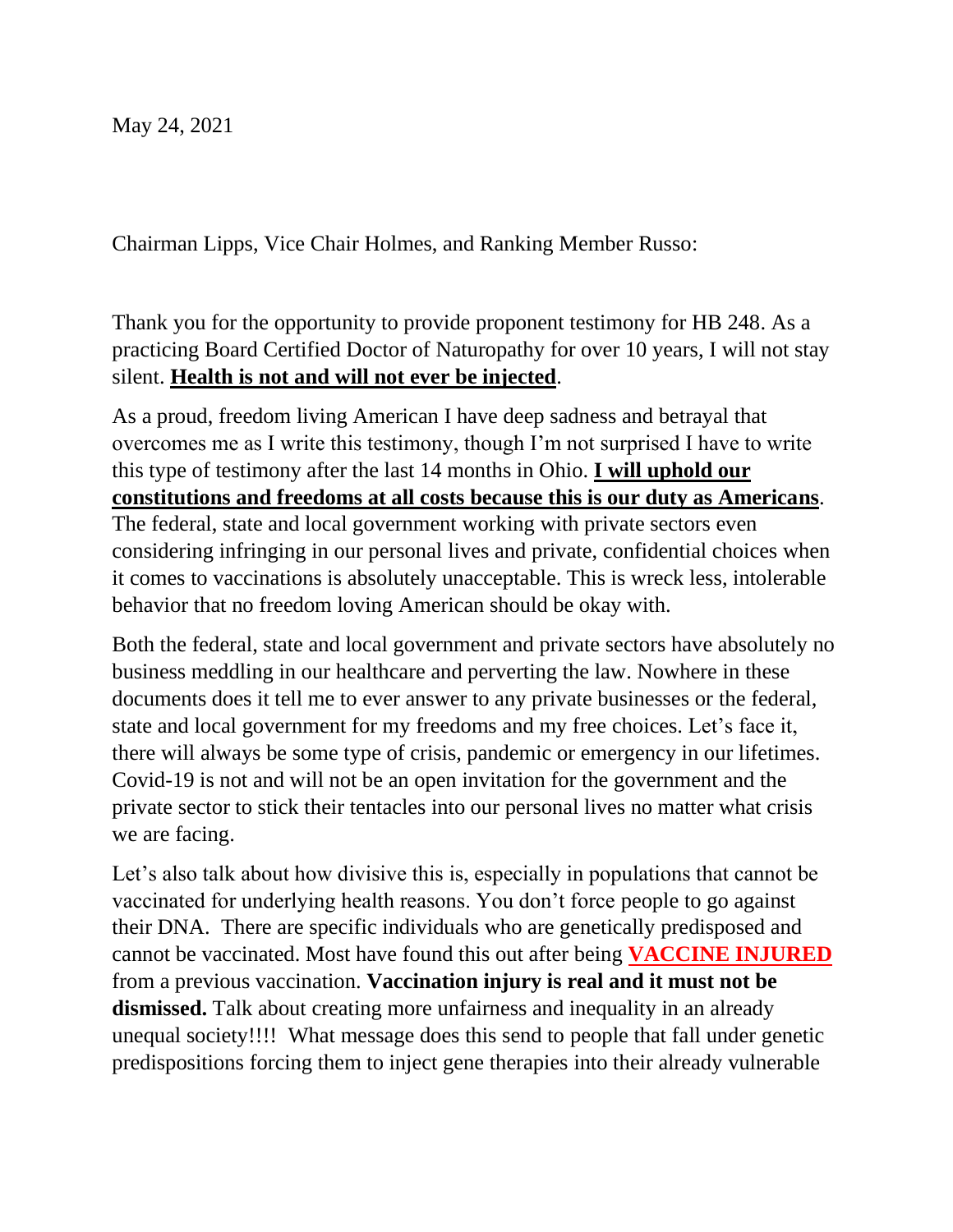bodies? The Governor may think it's ok to gamble with people's lives but I most certainly do not.

If people choose to be vaccinated without coercion that is their right and I totally support, and respect their rights to choose. **The problem I have is, IF VACCINATIONS WORK, anyone vaccinated should not be threatened by anyone who is not**, especially when it comes to an experimental gene therapy only approved for emergency authorization with zero long term studies that has killed just this year (2021) over 4,000 people and counting according to VAERS. Are we or are we not supposed to be saving lives?

I'd like to leave you with just a few of the many indisputable facts about the track record of Johnson & Johnson and Janssen who have made and distributed drugs and vaccines for a very long time in the United States. I guess it's not enough to know that they poisoned the world with asbestos so why not let them create a vaccine that has now been paused multiple times!! Both have paid large fines to state and federal governments. Since 2000, J&J and its subsidiaries have been charged 55 times with criminal and civil crimes paying a total of \$4,247,381 in fines<https://violationtracker.goodjobsfirst.org/parent/johnson-and-johnson>

There is substantial uncertainty about the benefit of providing AstraZeneca COVID-19 vaccines to adults under 55 given the potential blood clotting risks; blood clots are now potentially as high as one in 100,000—much higher than the one-in-a-million risk believed before.

Nothing like giving **deceitful criminals** contracts to speed up delivery of an experimental gene therapy free of liability all while they make billions of dollars. **Don't you dare think that the other vaccine makers have not been charged and paid out millions because they have, and its public information. They are guilty of even paying off public servants to avoid sanctions**.

It absolutely is a violation of our unalienable rights for the federal, state and local government and the private sectors to impose upon us the requirement that we show proof of vaccinations to just simply be able to participate in normal society!!!! Not only are vaccinations a personal choice, they are a FREE choice left for the individuals only to decide. **Have enough vaccinations for all who want it without coercion and refuse to force it on all who do not.**